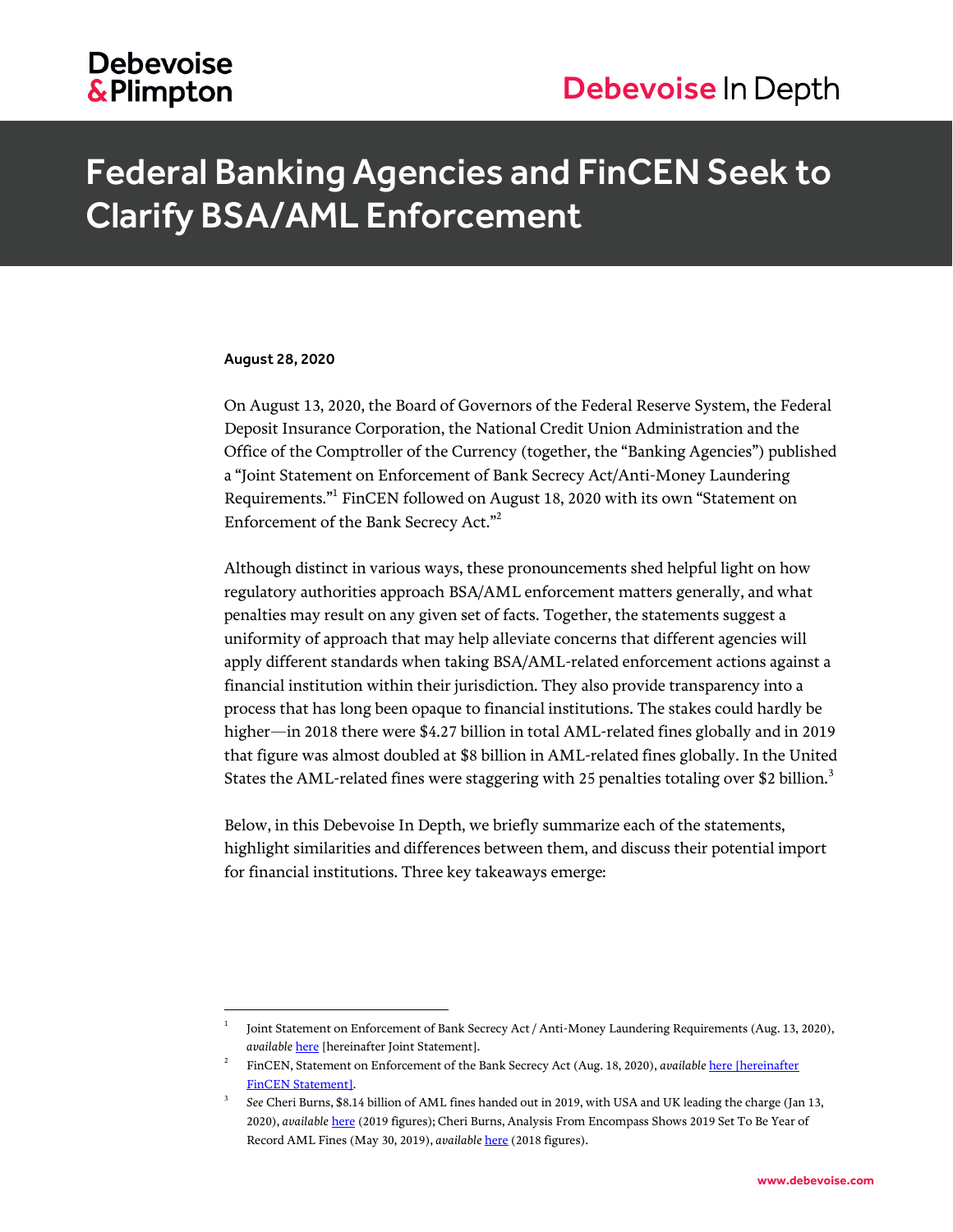- The statements continue a recent trend among federal authorities in providing greater clarity and consistency regarding the enforcement process, following similar guidance from the DOJ, in June 2020, $^4$  and OFAC in May 2019. $^5$
- Both the Banking Agencies and FinCEN explain that the most severe enforcement consequences—cease and desist ("C&D") orders, the imposition of civil money penalties or criminal referrals—will be reserved for significant, programmatic deficiencies rather than isolated or technical violations of the BSA. Additionally, FinCEN emphasizes that it will take action only for violations of law and not "noncompliance with a standard of conduct" derived from agency guidance.
- The supervisory process continues to inform and, in meaningful ways, presage, enforcement activity. Financial institutions appear to be at greatest risk of an enforcement action for long-dated, persistent BSA/AML deficiencies that are identified during examinations (*e.g.*, as "Matters Requiring Attention").

#### Relevant Highlights

#### The Banking Agencies' Joint Statement

The Banking Agencies' Joint Statement details three broad areas in which a public C&D order is effectively required under the relevant statutory authorities, where an institution: (1) fails to establish or maintain a required element or "pillar" of a BSA/AML compliance program; (2) fails to effectively implement its compliance program in the context of specific business activities or products; or (3) displays widespread or pervasive deficiencies in the implementation of its compliance program, such that the program as a whole appears ineffective.

Perhaps even more helpfully, the Joint Statement describes areas in which the Banking Agencies ordinarily would not issue a C&D order. These include issues identified in an examination that have not been "previously reported to the institution" in earlier supervisory communications and made known to the board of directors or senior management and "isolated and technical violations or deficiencies." <sup>6</sup> Accordingly, it appears that failing to address known issues creates enforcement liability for an institution (unless they can be described as "isolated or technical"), and that the longer

l

<sup>4</sup> *See* U.S. Dep't of Justice, Criminal Division, Evaluation of Corporate Compliance Programs (June 2020), [https://www.justice.gov/criminal-fraud/page/file/937501/download.](https://www.justice.gov/criminal-fraud/page/file/937501/download)

<sup>5</sup> *See* OFAC, A Framework for OFAC Compliance Commitments (May 2019), [https://www.treasury.gov/resource-center/sanctions/Documents/framework\\_ofac\\_cc.pdf.](https://www.treasury.gov/resource-center/sanctions/Documents/framework_ofac_cc.pdf)

<sup>6</sup> Joint Statement, *supra* note 1, at 9, 10.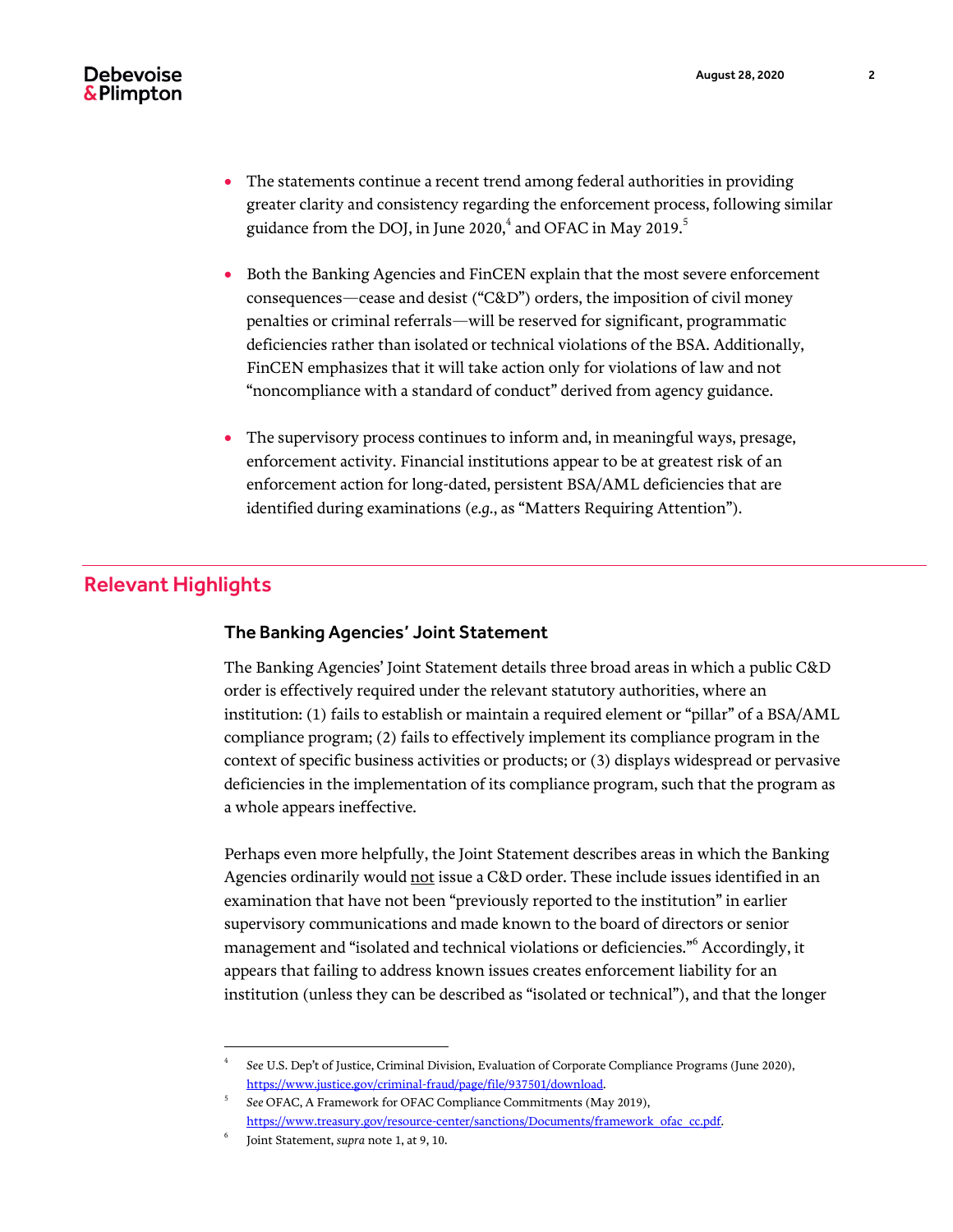deficiencies remain unaddressed, the greater the likelihood that a public enforcement action could result.

That said, the Banking Agencies acknowledge that some systemic issues will require longer than one examination cycle to remediate, especially where IT upgrades are required, and that an enforcement action should not occur if the institution makes "acceptable substantial progress" toward remediation. $^7$  In our experience, addressing BSA/AML compliance deficiencies often involves making substantial changes to an institution's technology infrastructure, including transaction monitoring and customer screening programs. It may be helpful in this regard that the Banking Agencies seem to accept that "long tail" supervisory matters should not result in an enforcement action simply for the length of time required to remediate them.

The Joint Statement also explains that enforcement actions may be taken even in cases where a C&D Order would not ordinarily be issued for a program deficiency. Here—as well as in other "appropriate circumstances"—the Banking Agencies explain that the "form and content" of an enforcement action (which could be informal and private or formal and public) will depend on various factors, including the severity of the concerns, management awareness and culpability, and the primary regulator's "confidence" that appropriate corrective action will occur. $^8$  In this respect, the Joint Statement makes plain that, notwithstanding these principles of general application, the Banking Agencies retain significant discretion to tailor an enforcement response to the facts of any case.

#### FinCEN's Statement

FinCEN's Statement is shorter and more of a summary than the Banking Agencies' and it focuses principally on procedural rather than substantive matters. Its most detailed section concerns the ten factors FinCEN will consider "when evaluating an appropriate disposition" for actual or potential BSA violations. These generally mirror factors described in the Joint Statement and, as discussed below, suggest a convergence in federal enforcement approaches, including: the nature, severity and "pervasiveness" of the violations; an institution's history of prior, related enforcement; management's cooperation, including through self-disclosure; and the presence or absence of efforts to take corrective action. $^9$  It is noteworthy that FinCEN calls out self-disclosure as a potentially mitigating enforcement factor, in part because—in contrast to, for example, OFAC—FinCEN has not established a procedural mechanism for voluntary selfdisclosures and also does not state clearly the type of credit that may be available for such a disclosure.

 $\overline{a}$ 

<sup>7</sup> Joint Statement, *supra* note 1, at 9, 10.

<sup>8</sup> Joint Statement, *supra* note 1, at 11.

<sup>9</sup> FinCEN Statement, *supra* note 2, at 2.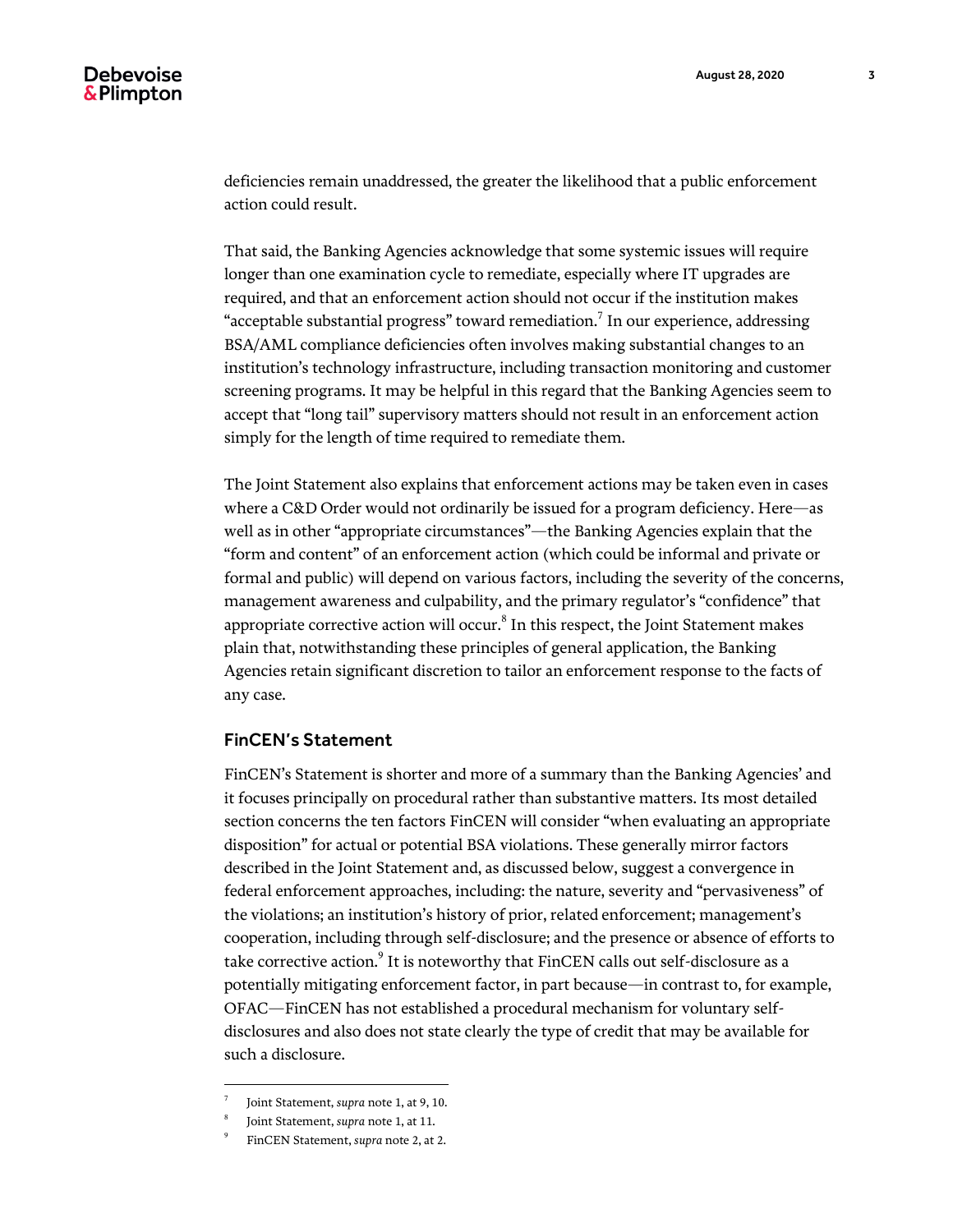Consistent with FinCEN's recent priorities, its Statement departs from the Banking Agencies' in one notable respect: it expressly references enforcement actions against individuals for violating the BSA, including "partners, directors, officers, or employees" who participate in institutional violations.<sup>10</sup> Although the Banking Agencies also have authority to take action, where appropriate, against institution-affiliated parties, only FinCEN emphasizes this fact in its Statement. Finally, despite the clarifications and insight provided in FinCEN's statement, there is still some opacity with respect to the amount of civil monetary penalties sought that is not addressed in the statement.

#### Practical Implications for Financial Institutions

l

#### Convergence in Federal Enforcement-Related Guidance

A persistent challenge for financial institutions is the number of enforcement authorities to which they are accountable, especially in areas such as BSA/AML, where overlapping jurisdiction and differing expectations exist. Historically, to determine the nature and severity of a potential enforcement action, financial institutions had few guideposts to consult – mostly, but not reliably, prior public enforcement actions and the press releases that accompany them. $^{11}$  Thus, by publishing these guidance documents with unprecedented detail regarding their enforcement approaches, the Banking Agencies and FinCEN have helped to remove some of the mystery that has traditionally characterized BSA/AML enforcement. How useful the Joint Statement will ultimately prove to be, however, rests in part on how faithfully the Banking Agencies follow this guidance over time.

The statements also continue a recent trend of greater transparency among federal authorities. They follow, in little more than one year: OFAC's "Framework for OFAC Compliance Commitments," providing unprecedented insight into the agency's expectations for an effective sanctions compliance program;<sup>12</sup> and DOJ's updated (for the second time in two years) "Evaluation of Corporate Compliance Programs" guidance, detailing the factors federal prosecutors weigh when assessing the effectiveness of a

<sup>10</sup> *Id.* at 1. FinCEN has taken various actions against individuals in recent years. *See, e.g.,* FinCEN Press Release, *FinCEN and Manhattan U.S. Attorney Announce Settlement with Former MoneyGram Executive Thomas E. Haider* (May 4, 2017); FinCEN Press Release, *FinCEN Penalizes U.S. Bank Official for Corporate Anti-Money Laundering Failures* (Mar. 4, 2020),

<sup>11</sup> Although the federal banking agencies issued guidance in 2007 concerning BSA/AML enforcement, that document was limited in scope and far less detailed than the Joint Statement. *See* Interagency Statement on Enforcement of Bank Secrecy Act/Anti-Money Laundering Requirements (July 19, 2007), [https://www.fdic.gov/news/press-releases/2007/pr07061a.html.](https://www.fdic.gov/news/press-releases/2007/pr07061a.html)

<sup>&</sup>lt;sup>12</sup> See Debevoise Update, OFAC Guidance and Recent Enforcement Actions: A Road Map for Compliance with U.S. Sanctions (May 9, 2019) *available* [here.](https://www.debevoise.com/-/media/files/insights/publications/2019/05/20190509_ofac_guidance_and_recent_enforcement.pdf)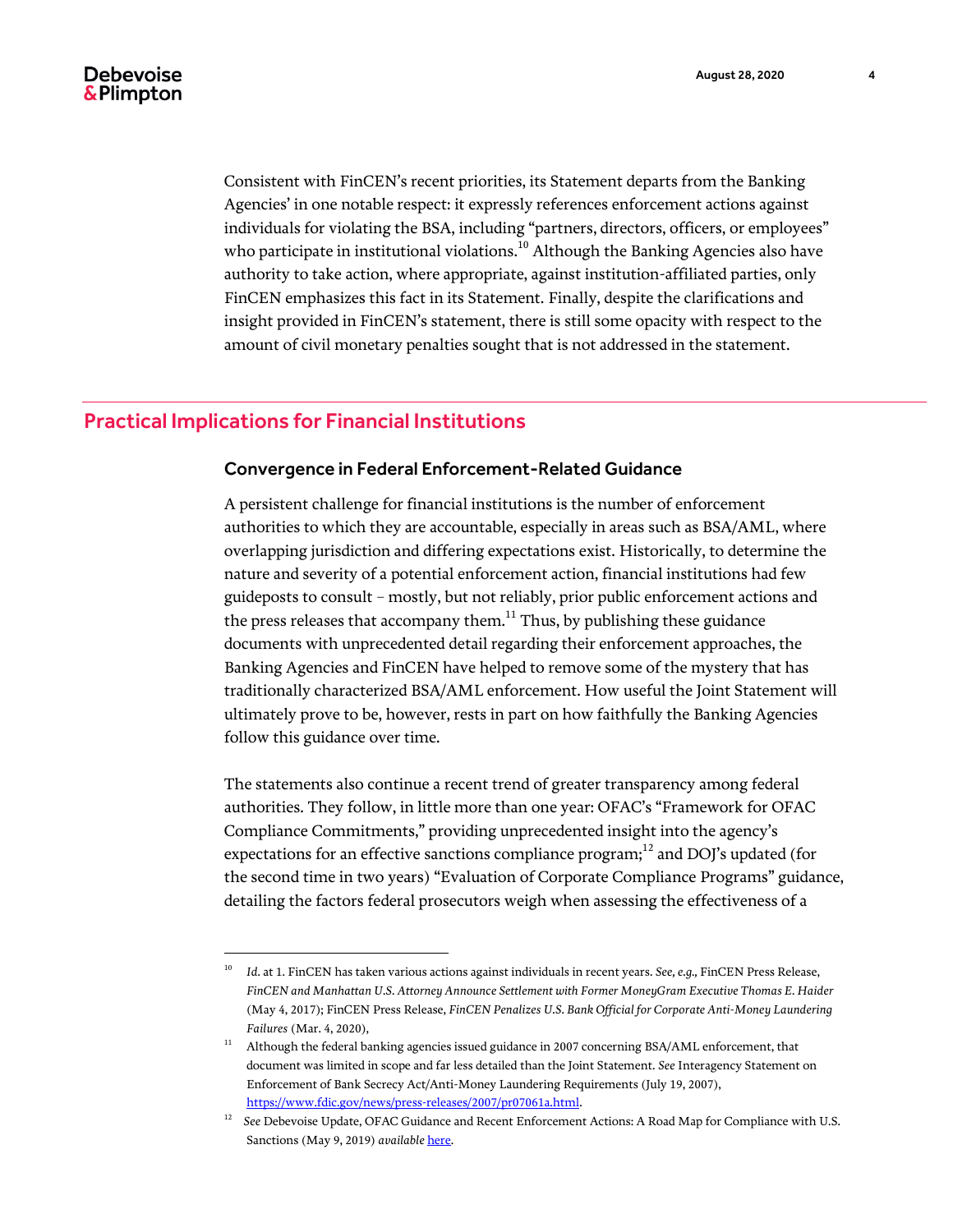company's compliance program in criminal investigations.<sup>13</sup> At the same time that DOI also has signaled its continuing commitment to the "anti-piling on" policy it announced in 2018, these documents have increased clarity and consistency in enforcement approaches and should provide helpful guideposts to institutions navigating future investigations and enforcement actions.<sup>14</sup> That said, although these documents provide insight regarding federal enforcement approaches, they do not address the priorities or procedures followed by state regulators, most notably the New York Department of Financial Services.<sup>15</sup>

#### Apparent Priority Areas for BSA/AML Enforcement Activity

The Banking Agencies' Joint Statement highlights certain substantive areas as apparent priorities for BSA/AML enforcement scrutiny, in many ways echoing recent guidance from the Federal Financial Institutions Examination Council.<sup>16</sup> Chief among these appears to be reporting and record keeping requirements, and particularly SARs, which are described as "the cornerstone of the BSA reporting system." $^{17}$  Other areas—the effectiveness of Customer Identification Programs, an institution's internal testing and audit functions—also are called out as areas for which C&D orders likely will be issued if deficiencies are identified. To be sure, the full scope of enforcement actions is available for other deficiencies as well, but these appear to be areas of special concern for the agencies. Most recently, the Federal Financial Institutions Examination Council issued revised sections of the BSA/AML examination manual that emphasized the importance of risk-based approaches that is echoed in the Banking Agencies' Joint Statement.<sup>18</sup>

#### Due Process Considerations

 $\overline{a}$ 

Both the Banking Agencies and FinCEN acknowledge that no enforcement action should take a financial institution by surprise. In this respect, the respective statements are consistent with broader efforts, especially within the Federal Reserve, to increase

<sup>13</sup> *See* Debevoise Update, DOJ Updates Guidance on Corporate Compliance Programs (June 8, 2020) *available* [here.](https://www.debevoise.com/-/media/files/insights/publications/2020/06/20200608-doj-updates-guidance.pdf)

<sup>&</sup>lt;sup>14</sup> Deputy Attorney General Rod Rosenstein Delivers Remarks to the New York City Bar White Collar Crime Institute (May 9, 2018) (transcript availabl[e here\)](https://www.justice.gov/opa/speech/deputy-attorney-general-rod-rosenstein-delivers-remarks-new-york-city-bar-white-collar).

<sup>15</sup> *See* NYDFS Press Release, Superintendent Lacewell Announces DFS Imposes \$150 Million Penalty on Deutsche Bank in Connection with Bank's Relationship with Jeffrey Epstein and Correspondent Relationship with Danske Estonia and FBME Bank (July 7, 2020), [https://www.dfs.ny.gov/reports\\_and\\_publications/press\\_releases/pr202007071](https://www.dfs.ny.gov/reports_and_publications/press_releases/pr202007071) (imposing a penalty for failures to adequately access the risk posed by certain clients given the information publicly available regarding these clients).

 $^{16}$  FFIEC, Federal and State Regulators Release Updates to BSA/AML Examination Manual (Apr. 15, 2020) [https://www.ffiec.gov/press/pr041520.htm.](https://www.ffiec.gov/press/pr041520.htm) *See also* Debevoise Client Update, Banking Regulators Release Updates to BSA/AML Examination Manual (Apr. 17, 2020) *available* [here.](https://www.debevoise.com/-/media/files/insights/publications/2020/04/20200417-banking-regulators-release-update-to-bsa.pdf)

<sup>&</sup>lt;sup>17</sup> Joint Statement, *supra* note 1, at 12.

<sup>18</sup> FFIEC, Federal and State Regulators Release Updates to BSA/AML Examination Manual (Apr. 15, 2020) [https://www.ffiec.gov/press/pr041520.htm.](https://www.ffiec.gov/press/pr041520.htm) *See also* Debevoise Client Update, Banking Regulators Release Updates to BSA/AML Examination Manual (Apr. 17, 2020) *available* [here.](https://www.debevoise.com/-/media/files/insights/publications/2020/04/20200417-banking-regulators-release-update-to-bsa.pdf)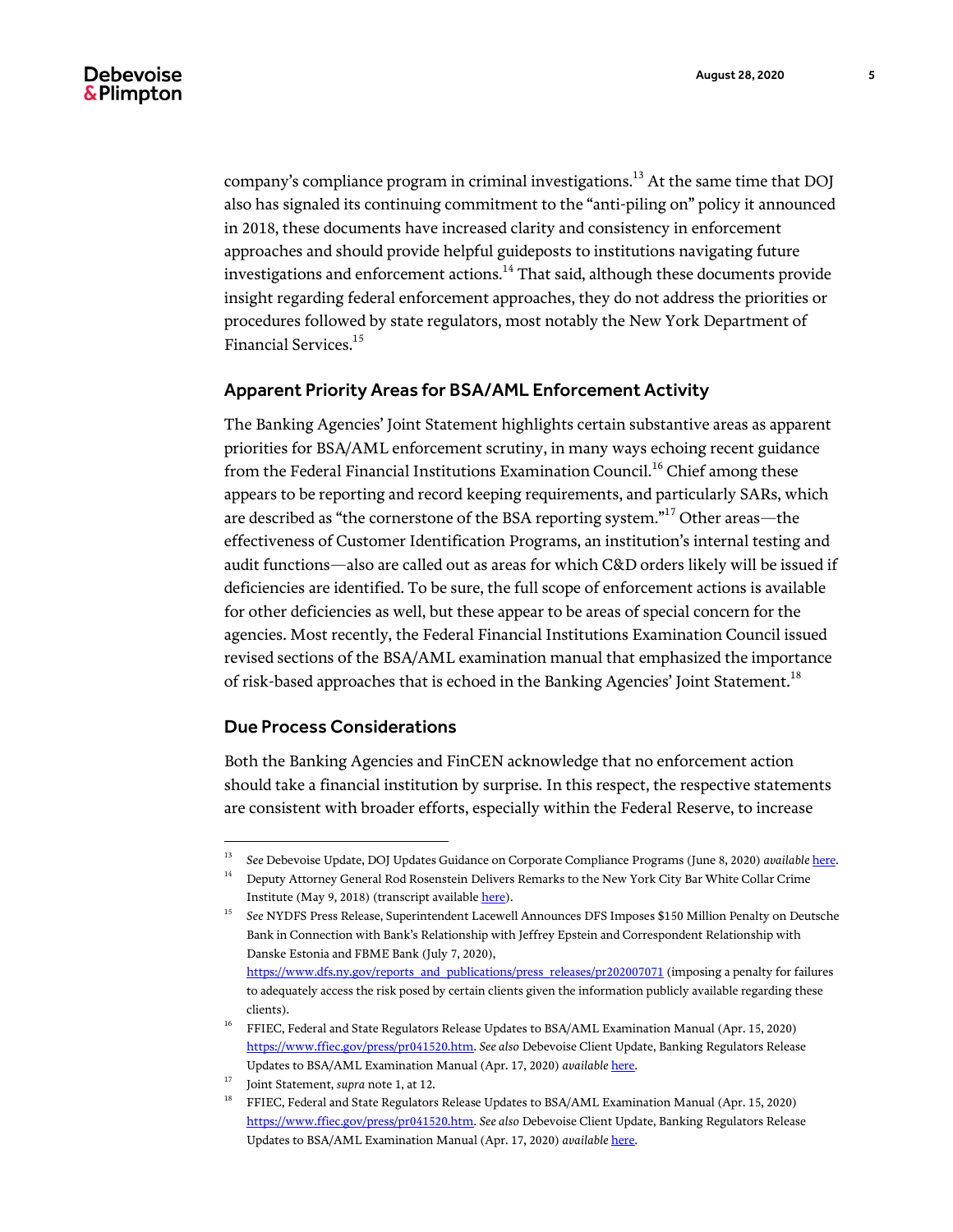#### **Debevoise** & Plimpton

fairness and transparency in bank supervision.<sup>19</sup> Specifically, the Banking Agencies make clear that a public enforcement action ordinarily would follow from issues that previously have been identified and communicated to management and boards in the supervisory process; enforcement should never be the first option. FinCEN strikes a similar tone when explaining that institutions will be "afforded an opportunity to respond to and contest factual findings or legal conclusions underlying any FinCEN enforcement action," which may be even more important given that FinCEN lacks supervisory authority over and thus uses more informal means of communicating with financial institutions, such as undocumented discussions.<sup>20</sup> Although neither statement fundamentally changes the process through which enforcement actions originate, these express affirmations of due process concerns may prove helpful to institutions going forward.

\* \* \*

Please do not hesitate to contact us with any questions.

 $\overline{a}$ 

<sup>&</sup>lt;sup>19</sup> Vice Chair for Supervision Randal K. Quarles, Speech at Law and Macroeconomics Conference (Sept. 27, 2020) (transcript available *here*) (noting "transparency and fairness are pillars of due process").

<sup>20</sup> FinCEN Statement, *supra* note 2, at 1.